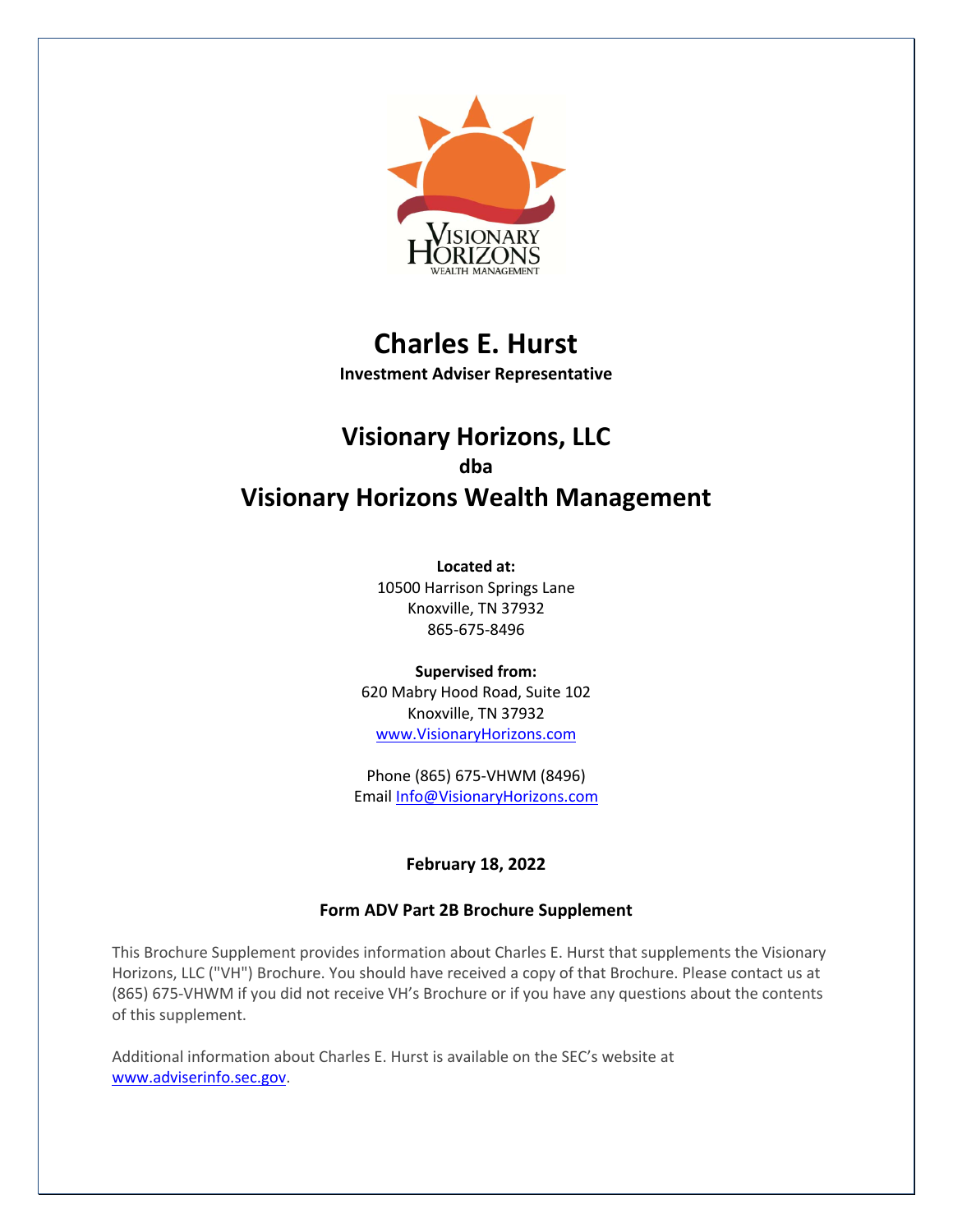Visionary Horizons, LLC Form ADV Part 2B Page 2

#### **Educational Background and Business Experience - Item 2**

**Charles E. Hurst** Born: 1979

#### **Education Background**

- Pellissippi State Community College, General Associate of Arts, 1998 to 2000
- Middle Tennessee State University, General Associate of Arts, 2000 to 2001

#### **Employment History**

- Investment Adviser Representative, Visionary Horizons, LLC, 01/2022 to Present
- Insurance Advisor, Wilson-Anderson & Associates, LLC dba WCH Casualty, 08/2002 to Present

#### **Professional Designations**

#### Certified Insurance Counselor (CIC):

This designation is issued by The National Alliance for Insurance and Research and is granted to individuals who complete one of the following requirements: take the five CIC courses of your choice and pass the corresponding exams within five calendar years after you pass your first CIC exam; or take four CIC courses and one CRM or one CPRM course and pass all corresponding exams within five calendar years. After receiving the CIC designation, no further examinations are required. The CIC designation must be updated every year to remain current. CIC designees can choose from a number of course options to fulfill their annual update requirements. Update courses must be completed by the end of the participant's birth month each year.

## **Disciplinary Information - Item 3**

Mr. Hurst has not been involved in any reportable disciplinary events.

## **Other Business Activities - Item 4**

Mr. Hurst is also a licensed insurance agent and earns commissions for the sale of insurance products. The receipt of dual compensation creates a disclosable conflict of interest. The firm expects that clients to whom it offers advisory services may also be clients for whom Mr. Hurst acts as an insurance agent. Clients are instructed that the fees paid to the firm for advisory services are separate and distinct from the commissions earned for placing the client in insurance products. Clients to whom the firm offers advisory services are informed that they are under no obligation to use the firm's Associated Persons for insurance services and may use the insurance brokerage firm and agent of their choice.